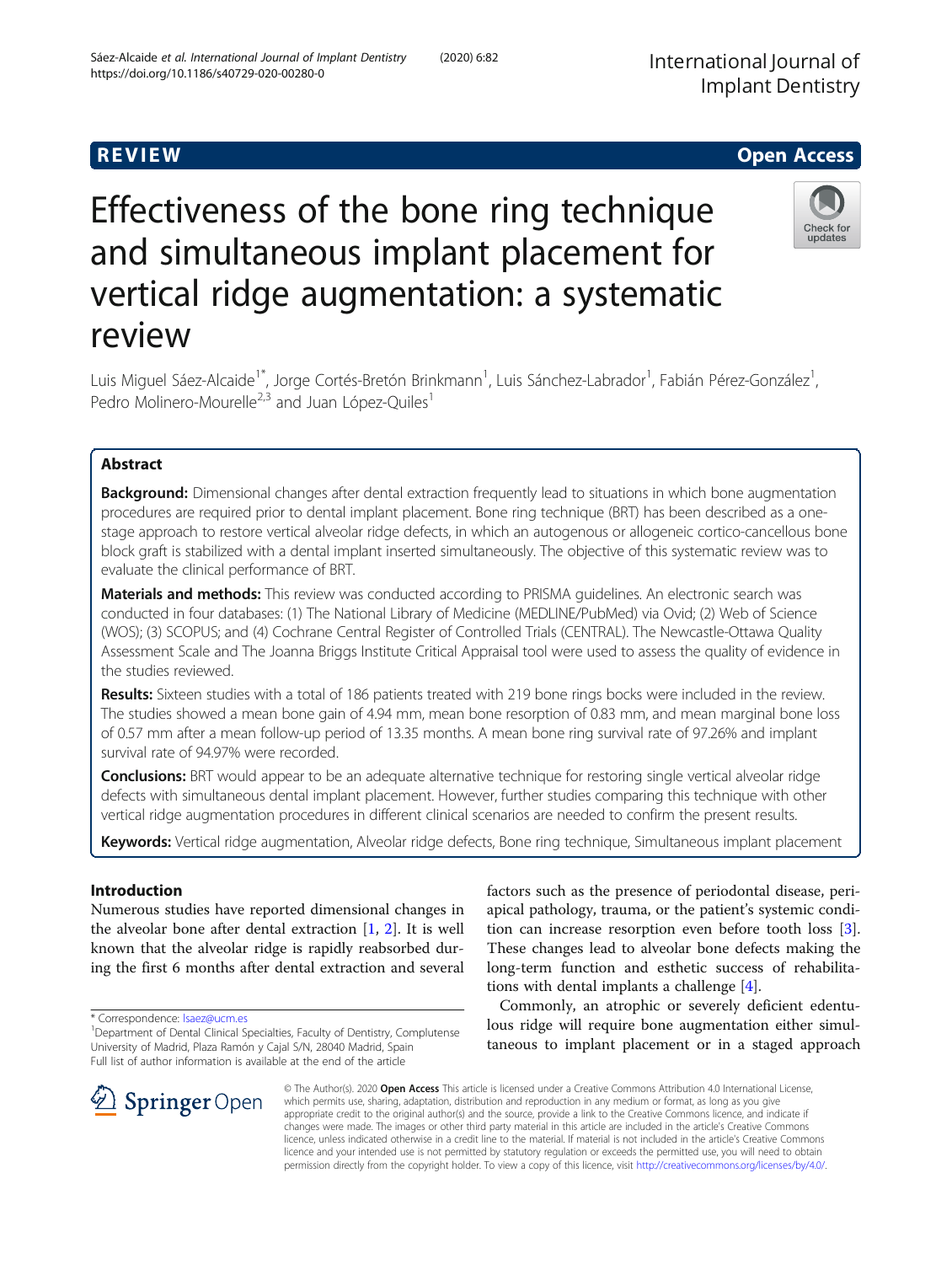[[5\]](#page-7-0). Surgical procedures for horizontal bone augmentation have been studied with high predictable results, low complication rates, and implant survival rates of 97– 100% [[5,](#page-7-0) [6](#page-7-0)]. However, vertical ridge augmentation is a more biologically demanding technique and has been associated with higher complications rates and less predictable results due to its high sensitivity [[7\]](#page-7-0). In addition, these augmentation procedures often require a staged approach, as in alveolar osteogenesis distraction, guided bone regeneration (GBR), or reconstruction with bone blocks, which involve high morbidity and longer treatment time [\[7](#page-7-0), [8](#page-7-0)].

In order to overcome these drawbacks, the bone ring technique (BRT) has been described as a one-stage approach for vertical ridge augmentation, in which an autogenous or allogeneic cortico-cancellous bone block graft is stabilized with a simultaneously inserted dental implant [\[9\]](#page-7-0). Several case reports and case series using BRT have been published but there is not enough evidence for its long-term efficacy [[10](#page-7-0)–[12](#page-7-0)].

To the best of our knowledge, no previous reviews have evaluated the clinical outcomes of BRT. Therefore, the aim of this systematic review was to assess the clinical performance of BRT, in terms of bone block and dental implant survival rates, bone gain, bone resorption, marginal bone loss, and complications.

# Materials and methods

# Review development and PICO question

The systematic review was designed in accordance with the PRISMA (Preferred Reporting Items for Systematic Review and Meta-Analyses) statement [[13\]](#page-7-0) with the following PICO (Population, Intervention, Comparison, Outcome) model:

- Population: systemically healthy edentulous and partially edentulous patients.
- Intervention: vertical ridge augmentation with BRT and simultaneous implant placement.
- Comparison: other vertical alveolar ridge augmentation procedures at dental implant sites.
- *Outcome:* clinical performance of BRT in terms of bone block and dental implant survival rates, bone gain, bone resorption, marginal bone loss, and complications.

# The PICO question was

"In situations in which vertical ridge augmentation is required to restore partially or fully edentulous patients (population), what is the clinical performance (outcome) of bone ring technique (intervention) compared with other vertical augmentation procedures (comparison)?"

#### Eligibility criteria

The inclusion criteria were (1) human clinical studies including randomized controlled trials, prospective studies, retrospective studies, case series, and case reports; (2) studies in which interventions aimed to restore fully or partially edentulous patients using BRT with simultaneous implant placement; (3) any publication date; and (4) studies written in English, German, or Spanish (4).

The following outcomes were evaluated: (1) bone gain and bone resorption after BRT; (2) survival rates of bone ring blocks and implants placed after BRT; (3) marginal bone loss around implants placed with BRT; (4) associated complications.

Exclusion criteria were (1) animal studies, in vitro studies, finite element studies, review articles, technical notes and; (2) studies for which the full text was not available.

## Search strategy

An electronic search was conducted for studies published up to 16th August 2020 in four databases: (1) The National Library of Medicine (MEDLINE/PubMed) via Ovid; (2) Web of Science (WOS); (3) SCOPUS; and (4) Cochrane Central Register of Controlled Trials (CENT RAL). Two independent researchers (LMSA, LSL) made the search. The search strategy (adapted to each database) was as follows: (("bone and bones" [MeSH Terms] OR ("bone" [All Fields] AND "bones" [All Fields]) OR "bone and bones" [All Fields] OR "bone" [All Fields]) AND ring [All Fields]) AND ("dental implants" [MeSH Terms] OR ("dental" [All Fields] AND "implants" [All Fields]) OR "dental implants" [All Fields] OR ("dental" [All Fields] AND "implant" [All Fields]) OR "dental implant" [All Fields]). The electronic search was complemented by a manual search in Oral & Maxillofacial Surgery and Implant Dentistry related journals and in the reference sections of the studies reviewed. To perform the screening process all the references were included into EndNote X9 Library (Clarivate Analytics, Philadelphia, PE, USA).

### Data collection

After the electronic database search, the studies and references identified were screened independently by two pre-calibrated independent reviewers (FPG and PMM). After duplicates and triplicates were removed, the titles and abstracts of the remaining articles were checked for relevance. Any disagreement in the selection process was resolved by discussion with a third reviewer (JCBB). Data from each included article was collected by the reviewers (LMSA and LSL) working together and entered on an Excel spreadsheet (Version 15.17, Microsoft Inc. 2015), including the following: authors, year of publication, study design, number of patients, number of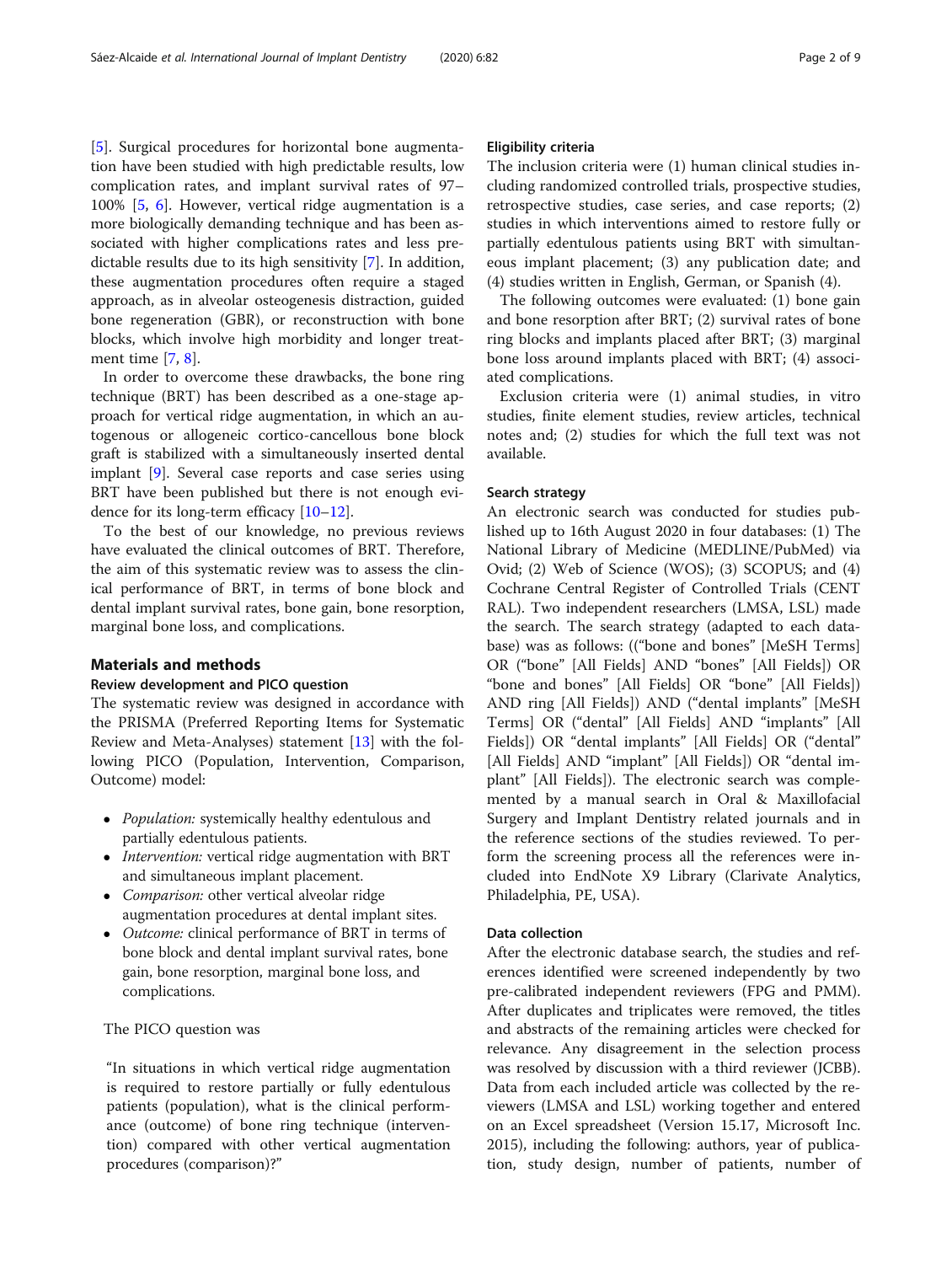<span id="page-2-0"></span>implants, intervention, follow-up, outcomes evaluated, and complications.

#### Risk of bias in individual studies

The methodological quality of the included studies was assessed by two independent reviewers (LMSA, LSL). Any disagreement was solved by a third reviewer (JCBB).

Newcastle-Ottawa Quality Assessment Scale tool [[14](#page-8-0)] was used to assess the quality of observational studies, which included a questionnaire divided into 3 categories: selection (4 questions), comparability (1 question), and exposure (3 questions). Each study could obtain a maximum of nine stars. The studies were classified in good, fair or poor-quality (GQ, FQ, or PQ) following the score algorithm proposed by the Agency for Healthcare Research and Quality [[15\]](#page-8-0).

The Joanna Briggs Institute Critical Appraisal tool for case reports [[16](#page-8-0)] was used to assess risk of bias in case reports. This includes eight questions; a low risk of bias was considered when  $\geq$  50% of the answers were "yes," high risk when  $\geq 50\%$  were "no", and uncertain risk of bias if  $\geq 50\%$  of the answers were "unclear."

# Results

# Study selection (Fig. 1)

The initial search yielded 472 references, resulting 278 when duplicates and triplicates were discarded. After title and abstract screening, 252 articles were excluded: 241 studies because they were not related to BRT, while the other 11 were not written in English, Spanish or German. After reading the full text of the 26 selected articles, 10 were discarded for the following reasons: they were animal studies ( $n = 6$ ); in vitro studies ( $n = 2$ );

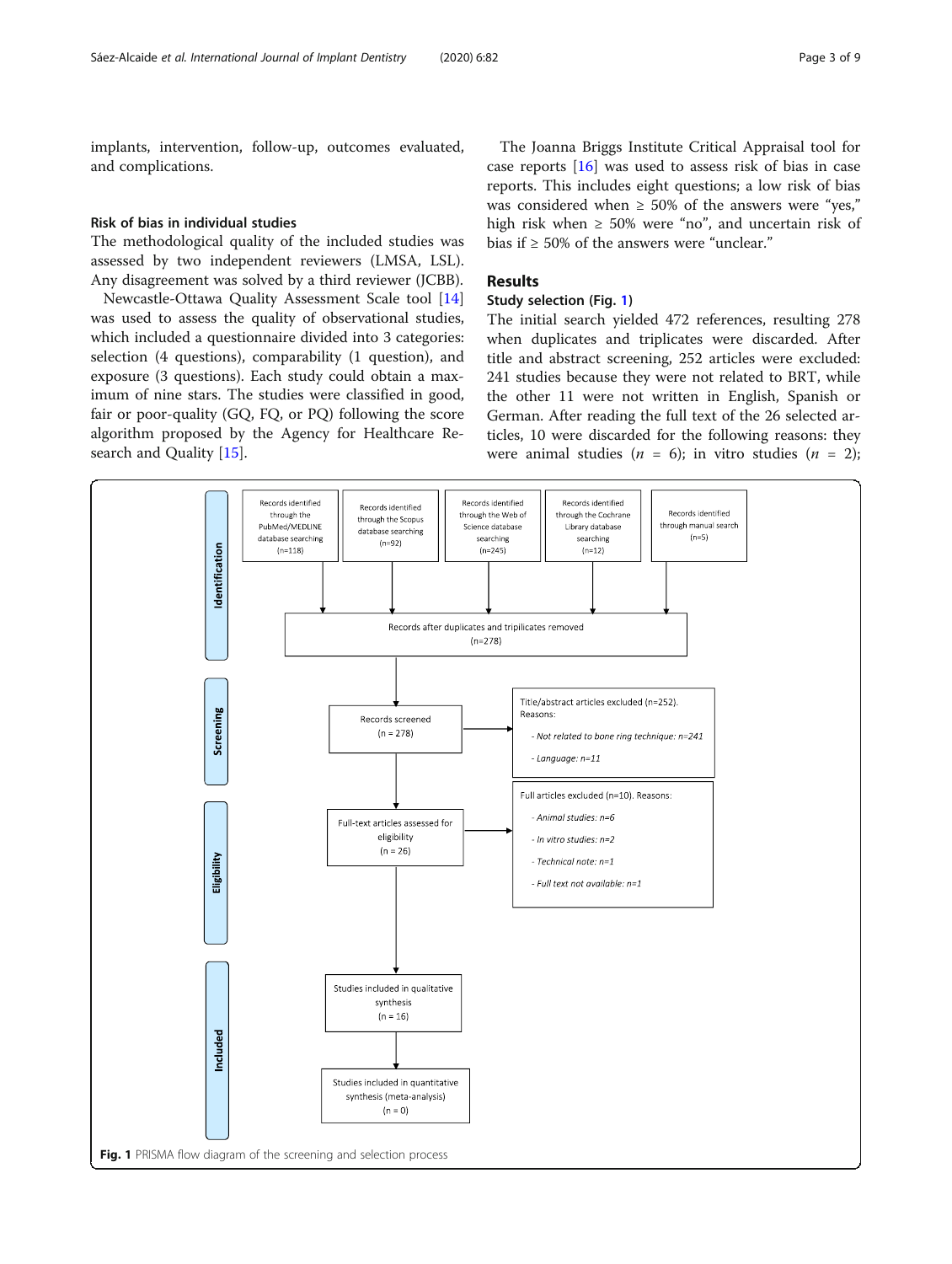<span id="page-3-0"></span>technical note ( $n = 1$ ); or the full text was unavailable ( $n$ = 1). Finally, 16 articles were included in the review. The PRISMA Flow diagram in Fig. [1](#page-2-0) illustrates the study selection process. Information about the studies reviewed is summarized in Tables 1 and [2.](#page-4-0) The studies included were non-randomized comparative clinical trials  $(n = 2)$ ; prospective studies ( $n = 3$ ); retrospective studies ( $n = 2$ ); case series ( $n = 4$ ); and case reports ( $n = 5$ ). All studies were published between 2005 and 2020.

#### Study characteristics (Table 1)

All the studies together included a total of 186 patients treated with 266 implants. Out of the total of 266 implants, 219 were placed with BRT and 47 with other vertical ridge augmentation procedures. Among the 219 implants placed with BRT, 121 cases corresponded to an autogenous bone ring, of which 118 were harvested from the chin and 3 from the ramus. In the other 98 cases, an allogeneic bone ring was used. All the studies performing vertical ridge augmentation with allogeneic bone ring used resorbable collagen membranes to cover the grafted

#### Table 1 Study characteristics

area. In one study, a platelet-rich fibrin (PRF) membrane was placed to cover the area grafted with an autogenous bone ring [[21](#page-8-0)]. Regarding the intervention, BRT was used for vertical ridge augmentation in 14 studies, while in 2 studies BRT was used for sinus floor elevation. In two studies, BRT was compared with other regeneration procedures [\[10](#page-7-0), [11](#page-7-0)]. The studies had a mean follow-up period of  $17.17 \pm 11.65$  months. The longest follow-up was 3.1 years  $[18]$  $[18]$  $[18]$  and the shortest was 6 months  $[10, 10]$  $[10, 10]$  $[10, 10]$ [19,](#page-8-0) [22](#page-8-0), [24](#page-8-0), [28](#page-8-0)].

# Results of individual studies (Table [2\)](#page-4-0) Bone gain

Bone gain evaluated through cone beam computed tomography (CBCT) was registered in four of the studies  $[10, 11, 21, 24]$  $[10, 11, 21, 24]$  $[10, 11, 21, 24]$  $[10, 11, 21, 24]$  $[10, 11, 21, 24]$  $[10, 11, 21, 24]$  $[10, 11, 21, 24]$  $[10, 11, 21, 24]$  $[10, 11, 21, 24]$ . The maximum bone height gain reported was 13.07 mm [[24](#page-8-0)] and the minimum was 3.09 mm [[10\]](#page-7-0) with an overall mean of 4.94 mm across the four studies. Regarding comparative studies, Chandra et al. [[10\]](#page-7-0) found significant differences in terms of bone gain for BRT compared with GBR with sticky bone

| Type of study<br>Author-year      |                                              | N              | Ν,<br>IOI                                               | Intervention                                                                                                            | Follow-up      |  |
|-----------------------------------|----------------------------------------------|----------------|---------------------------------------------------------|-------------------------------------------------------------------------------------------------------------------------|----------------|--|
| Chandra et al. 2019 [10]          | Non randomized comparative clinical<br>study |                | 34 34                                                   | Autogenous bone ring (chin) (BR group)<br>vs sticky bone<br>+ collagen membrane (SB group)<br>IOI at 6 months           | 6 months       |  |
| Flanagan et al. 2016 [17]         | Case series                                  | 8              | 8                                                       | Allogenic bone ring $+$ IOI $+$ allograft $+$ collagen<br>membrane                                                      | 1 year         |  |
| Fukuda et al. 2005 [18]           | Case series                                  | 9              | -13                                                     | Autogenous bone ring (chin) $+$ IOI                                                                                     | 3.1 years      |  |
| Giesenhagen et al. 2018<br>$[19]$ | Case report                                  | 1              | Allogenic bone ring + IOI + collagen membrane<br>1      |                                                                                                                         | 6 months       |  |
| Giesenhagen et al. 2019<br>[20]   | Case series                                  | 3              | Allogenic bone ring $+$ IOI $+$ collagen membrane<br>-7 |                                                                                                                         | 36 months      |  |
| Giraddi et al. 2017 [21]          | Prospective study                            |                | 14 15                                                   | Autogenous bone ring (chin) + IOI + PRF membrane                                                                        | 9 months       |  |
| Miller J. 2019 [22]               | Case report                                  | 1.             | -1                                                      | Allogenic bone ring + xenograft + $ O $ + collagen<br>membrane                                                          | 6 months       |  |
| Nord et al. 2019 [23]             | Retrospective study                          |                | 51 81                                                   | Allogenic bone ring $+$ autogenous bone chips $+$ IOI<br>+ collagen membrane                                            | 12 months      |  |
| Omara et al. 2016 [24]            | Prospective study                            |                | 10 12                                                   | Autogenous bone ring (chin) $+$ IOI                                                                                     | 6 months       |  |
| Peñarrocha et al. 2005 [25]       | Case report                                  | $\mathbf{1}$   | 3                                                       | Autogenous bone ring (ramus) + IOI                                                                                      | 2 years        |  |
| Rizzo et al. 2017 [26]            | Case series                                  | $\overline{4}$ | $\overline{4}$                                          | Crestal sinus floor elevation with autogenous bone ring<br>(chin) and simultaneous IOI                                  | 3 years        |  |
| Sindel et al. 2018 [27]           | Retrospective study                          |                | 10 10                                                   | Sinus floor elevation with autogenous bone ring<br>(chin) and simultaneous IOI                                          | 24.3<br>months |  |
| Stevenes et al. 2010 [28]         | Case report                                  | $\mathbf{1}$   | $\overline{4}$                                          | Autogenous bone ring (chin) $+$ IOI                                                                                     | 6 months       |  |
| Tekin et al. 2011 [29]            | Case report                                  | 1.             | $\overline{1}$                                          | Autogenous bone ring (chin) $+$ IOI                                                                                     | 1 year         |  |
| Wychowansky et al. 2020<br>[11]   | Non randomized comparative clinical<br>study |                | 30 60                                                   | Autogenous bone ring (chin) + simultaneous IOI<br>(BR group) vs xenograft tunnel (XG group) and<br>delayed IOI after 6m | 24 months      |  |
| Yuce et al. 2019 [12]             | Prospective study                            | 8              | -12                                                     | Autogenous bone ring (chin) $+$ IOI                                                                                     | 18 months      |  |

N number, IOI implant, PRF platelet-rich fibrin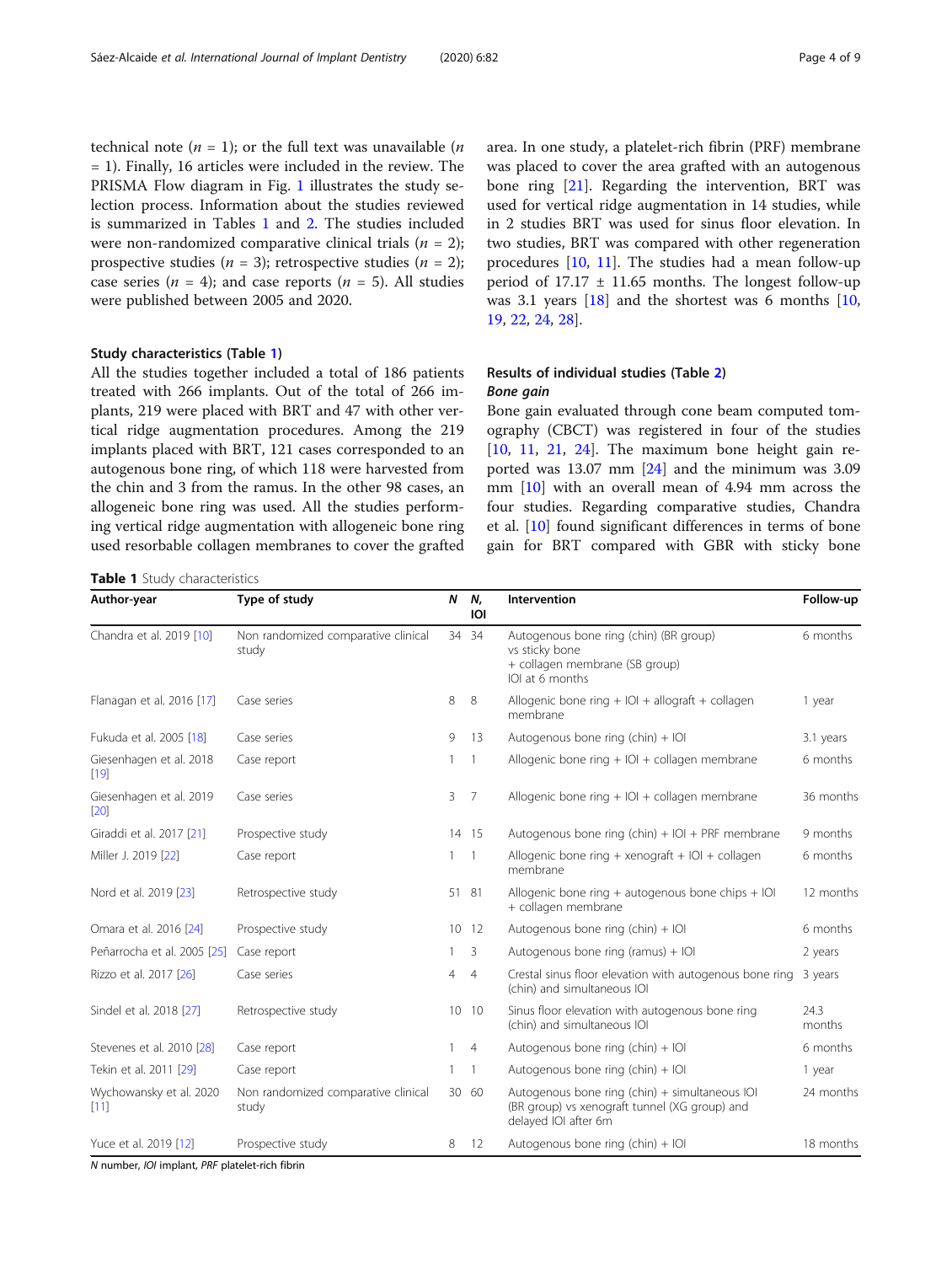# <span id="page-4-0"></span>Table 2 Results of individual studies

| Author, year                    | Bone<br>density                                                                                      | Bone gain                                                                                                                                | <b>Bone resorption</b>                                                                                   |                          | <b>MBL</b> Survival<br>rate                            | Other findings                                                                                                                                                                                                                                       | <b>Complications</b>                                                                                                  |
|---------------------------------|------------------------------------------------------------------------------------------------------|------------------------------------------------------------------------------------------------------------------------------------------|----------------------------------------------------------------------------------------------------------|--------------------------|--------------------------------------------------------|------------------------------------------------------------------------------------------------------------------------------------------------------------------------------------------------------------------------------------------------------|-----------------------------------------------------------------------------------------------------------------------|
| Chandra et al.<br>2019 [10]     | a) BR group:<br>$596.2 \pm 115.2$<br>HU<br>b) SB group:<br>$659.6 \pm 133.8$<br>HU<br>$*(p < 0.001)$ | a) BR group: 3.09 mm<br>(buccal) and 3.31 mm<br>(lingual)<br>b) SB group: 1.90 mm<br>(buccal) and 1.99 mm<br>(lingual)<br>$*(p < 0.001)$ | $\overline{\phantom{a}}$                                                                                 | $\overline{\phantom{a}}$ | a) BR<br>group:<br>88,23%<br>b) SB<br>group:<br>100%   | Implant Stability Quotient (ISQ)<br>a) BR group: $61.60 \pm 8.9$<br>b) SB group: 45.02± 6.33<br>$*(p < 0.034)$<br>Histological analysis<br>a) BR group: 50.39% ± 11.96%<br>b) SB group: $38.91\% \pm 12.22\%$<br>$*(p < 0.001)$                      | a) BR group:<br>-2 IOI and BR failure<br>-1 dehiscence<br>-3 swelling<br>b) SB group:<br>-1 dehiscence<br>-3 swelling |
| Flanagan et al. -<br>2016 [17]  |                                                                                                      |                                                                                                                                          |                                                                                                          |                          | 100%                                                   |                                                                                                                                                                                                                                                      | No complications                                                                                                      |
| Fukuda et al.<br>2005 [18]      | $\overline{\phantom{0}}$                                                                             |                                                                                                                                          |                                                                                                          |                          | 92.3%                                                  | Radiological stability between<br>baseline and 1.3 years (periapical<br>Rx)                                                                                                                                                                          | 1 IOI and BR failure                                                                                                  |
| Giesenhagen<br>et al. 2018 [19] | $\overline{\phantom{a}}$                                                                             |                                                                                                                                          |                                                                                                          |                          | 100%                                                   | Radiological stability between<br>baseline and 6 m (panoramic Rx)                                                                                                                                                                                    | No complications                                                                                                      |
| Giesenhagen<br>et al. 2019 [20] | $\overline{\phantom{a}}$                                                                             |                                                                                                                                          |                                                                                                          |                          | 100%                                                   | Clinical and radiological stability<br>between baseline and 2 year<br>(panoramic Rx)                                                                                                                                                                 |                                                                                                                       |
| Giraddi et al.<br>2017 [21]     |                                                                                                      | -Mesial bone gain: 3.70<br>$\pm$ 1.10 mm<br>-Distal bone gain: 3.69<br>$\pm$ 1.10 mm                                                     | -Mesial bone<br>resorption: 0.73 $\pm$<br>0.38 mm<br>-Distal bone<br>resorption: 0.78 $\pm$<br>$0.23$ mm |                          | 93.33%                                                 |                                                                                                                                                                                                                                                      | 1 IOI and BR failure                                                                                                  |
| Miller J. 2019<br>$[22]$        |                                                                                                      |                                                                                                                                          |                                                                                                          |                          | 100%                                                   | Radiological stability between<br>baseline and 6 m (periapical Rx)<br>ISQ 68 at 6 m                                                                                                                                                                  | No complications                                                                                                      |
| Nord et al.<br>2019 [23]        |                                                                                                      |                                                                                                                                          |                                                                                                          | 0.43<br>mm               | 97.5%                                                  | $\qquad \qquad -$                                                                                                                                                                                                                                    | 2 IOI failure                                                                                                         |
| Omara et al.<br>2016 [24]       | -Mesial<br>aspect:<br>420.43 HU<br>-Distal aspect:<br>325.28 HU                                      | $13.07 \pm 1.37$ mm                                                                                                                      | $0.26 \pm 0.86$ mm                                                                                       |                          | 100%                                                   |                                                                                                                                                                                                                                                      | 2 transient numbness of<br>lower lip                                                                                  |
| Peñarrocha<br>et al. 2005 [25]  | ÷                                                                                                    |                                                                                                                                          |                                                                                                          |                          | 100%                                                   | Radiological stability between<br>baseline and 2 years (panoramic<br>Rx)                                                                                                                                                                             | No complications                                                                                                      |
| Rizzo et al.<br>2017 [26]       |                                                                                                      |                                                                                                                                          |                                                                                                          | Ζ                        | 100%                                                   | Radiological stability between<br>baseline and 6 years (periapical Rx)                                                                                                                                                                               | No complications                                                                                                      |
| Sindel et al.<br>2018 [27]      |                                                                                                      |                                                                                                                                          |                                                                                                          | 1.77<br>mm               | 90%                                                    |                                                                                                                                                                                                                                                      | 1 IOI and BR failure                                                                                                  |
| Stevenes et al. -<br>2010 [28]  |                                                                                                      |                                                                                                                                          |                                                                                                          |                          | 100%                                                   | $\overline{\phantom{0}}$                                                                                                                                                                                                                             | No complications                                                                                                      |
| Tekin et al.<br>2011 [29]       |                                                                                                      |                                                                                                                                          |                                                                                                          |                          | 100%                                                   | Radiological stability between<br>baseline and 6 years (periapical Rx)                                                                                                                                                                               | No complications                                                                                                      |
| Wychowansky<br>et al. 2020 [11] | $\hspace{0.1mm}-\hspace{0.1mm}$                                                                      | a) BR group: $4.3 \pm 1.3$<br>mm<br>b) XG group: $4.4 \pm 1.5$<br>mm                                                                     |                                                                                                          |                          | a) BR<br>group:<br>86,66%<br>b) XG<br>group:<br>96,66% | Implant stability at baseline<br>(periotest)<br>a) BR group: $-3.2 \pm 1.3$<br>b) XG group: $-1.2 \pm 1.6$<br>* $(p<0,005)$<br>Implant stability at 24 m (periotest)<br>a) BR group: $-3.7 \pm 1.1$<br>b) XG group: $-3.6 \pm 1.2$<br>$*(p < 0.005)$ | a) BR group:<br>-4 IOI failure<br>b) XG group:<br>-1 IOI failure                                                      |
| Yuce et al.<br>2019 [12]        |                                                                                                      |                                                                                                                                          |                                                                                                          |                          | 100%                                                   |                                                                                                                                                                                                                                                      | 1 BR failure (defect<br>repaired and IOI<br>osseointegrated)                                                          |

BR bone ring, SB sticky bone, MBL marginal bone loss, IOI implant, HU Hounsfield units, XG xenograft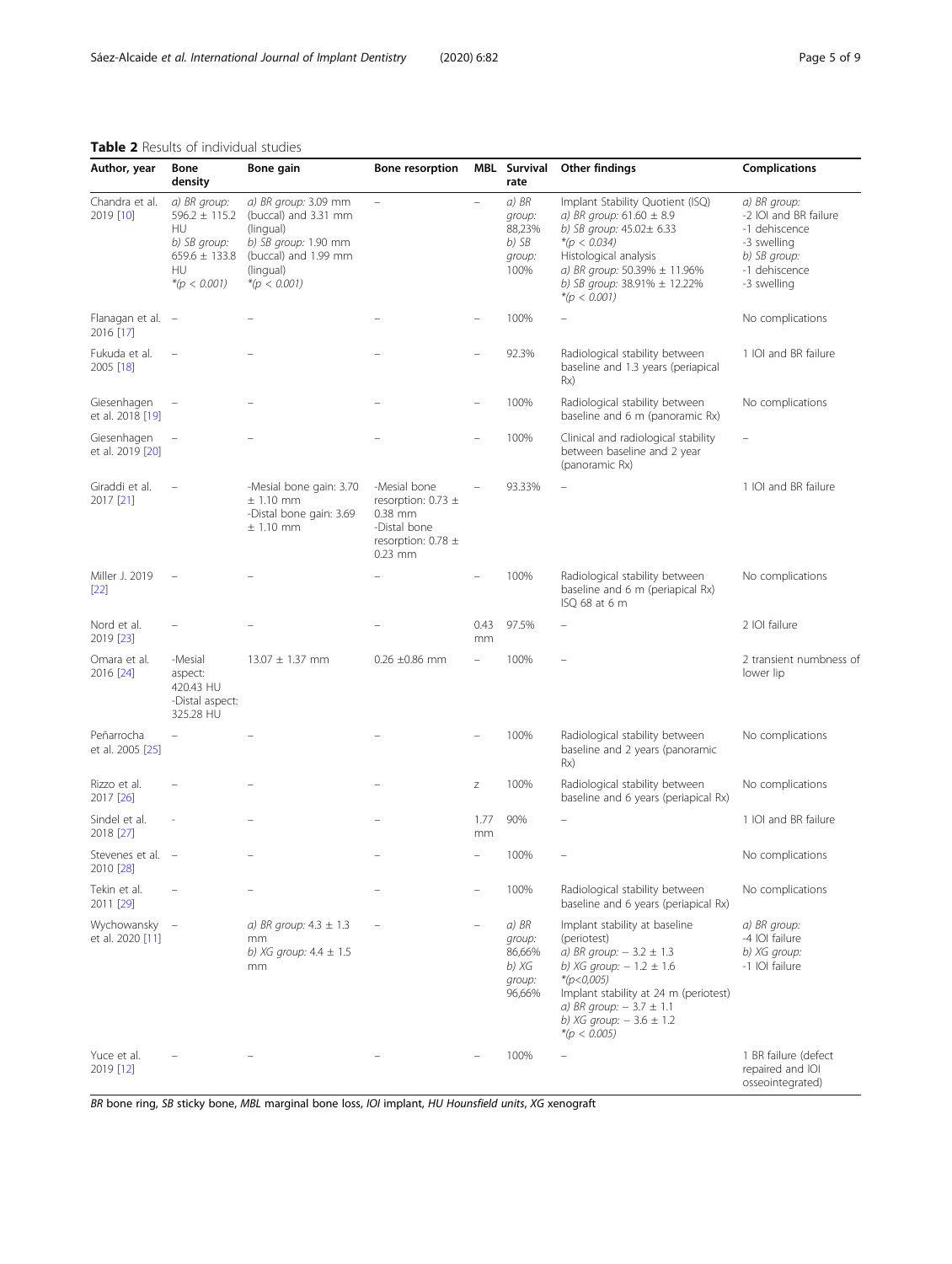<span id="page-5-0"></span>technique ( $p < 0.001$ ) (Table [1\)](#page-3-0), while Wychowansky et al. [[11](#page-7-0)] registered a higher bone gain for vertical tunnel bone augmentation with xenograft compared with BRT.

#### Bone resorption

Two studies assessed bone resorption after BRT. The maximum value recorded was  $0.94 \pm 0.86$  mm [[24\]](#page-8-0) and the minimum  $0.78 \pm 0.23$  mm [[21](#page-8-0)] with a mean bone resorption 0.83 mm.

### Marginal Bone Loss (MBL)

Mean MBL of 0.57 mm was obtained after a mean follow-up period of 13.35 months. The highest value was reported by Sindel et al. [[27\]](#page-8-0) with 1.77 mm MBL after 24 months, while the minimum was 0.43 after a 12 month follow-up reported by Nord et al. [\[23](#page-8-0)].

#### Bone ring survival rate

Six bone ring failures among the total of 219 bone rings placed were recorded, with a mean bone ring survival rate of 97.26%. All the failures registered affected autogenous bone rings. Consequently, the allogeneic bone

ring survival rate was 100%, while the autogenous bone ring survival rate was 95.04%.

#### Implant survival rate

The implant survival rate ranged between 86.6% and 100% across the studies with a mean survival rate of 94.97% (208 out of 219). Regarding the intervention studied and the type of bone ring used, implants placed with autogenous bone rings for vertical ridge augmentation procedures showed a 92.51% survival rate after a mean follow-up of 17.01 months. Implants placed with autogenous bone rings for sinus floor elevation obtained a 92.85% survival rate after 27.64 months follow-up; and the highest survival rate was found with allogeneic bone rings, with 97.93% after a mean follow-up period of 12.70 months.

#### Complications

Among the 219 implants placed with BRT, 11 osseointegration failures were recorded (5.03%). In addition, the studies reported three cases of swelling (1.94%), two cases of transient numbness of the lower lip (1.29%), and

Table 3 Quality assessment of observational studies using the Newcastle-Ottawa scale

|                                                                                     | Wychowansky<br>et al. 2020<br>$[11]$ | Yuce<br>et al.<br>2019<br>$[12]$ | Nord<br>et al.<br>2019<br>$\sqrt{23}$ | Giesenhagen<br>et al. 2019<br>[20] | Chandra<br>et al.<br>2019<br> 10 | Sindel<br>et al.<br>2018<br>$[27]$ | Giraddi<br>et al.<br>2017<br>$[21]$ | Rizzo<br>et al.<br>2017<br>[26] | Flanagan<br>et al.<br>2016 [17] | Omara<br>et al.<br>2016<br>$\sqrt{24}$ | Fukuda<br>et al.<br>2005<br>$[18]$ |
|-------------------------------------------------------------------------------------|--------------------------------------|----------------------------------|---------------------------------------|------------------------------------|----------------------------------|------------------------------------|-------------------------------------|---------------------------------|---------------------------------|----------------------------------------|------------------------------------|
| <b>Selection</b>                                                                    |                                      |                                  |                                       |                                    |                                  |                                    |                                     |                                 |                                 |                                        |                                    |
| • Representativeness of<br>the exposed cohort                                       | $\ast$                               |                                  |                                       | ¥                                  | $*$                              | $\ast$                             |                                     | $\ast$                          |                                 | ¥                                      | $\ast$                             |
| • Selection of the non-<br>exposed cohort                                           | $\ast$                               | $*$                              | $*$                                   | $*$                                | $\ast$                           | $\ast$                             | $\ast$                              | $\ast$                          | $*$                             | $\ast$                                 | $*$                                |
| • Ascertainment of<br>exposure                                                      | $\ast$                               | $\ast$                           | $*$                                   | $\ast$                             | $\ast$                           | $\ast$                             | $\ast$                              | $\ast$                          | $\ast$                          | $\ast$                                 | $*$                                |
| • Demonstration that<br>outcome of interest<br>was not present at<br>start of study | $\ast$                               |                                  |                                       | $\ast$                             | ¥                                | ¥                                  |                                     |                                 |                                 |                                        |                                    |
| Comparability                                                                       |                                      |                                  |                                       |                                    |                                  |                                    |                                     |                                 |                                 |                                        |                                    |
| • Study controls for<br>bone ring group                                             | $\ast$                               |                                  |                                       |                                    | $*$                              |                                    |                                     |                                 |                                 |                                        |                                    |
| • Study control for any<br>additional factor<br>(duration of exposure)              | $\ast$                               |                                  |                                       |                                    | $*$                              |                                    |                                     |                                 |                                 |                                        |                                    |
| Outcome                                                                             |                                      |                                  |                                       |                                    |                                  |                                    |                                     |                                 |                                 |                                        |                                    |
| • Assessment of<br>outcome                                                          | $\star$                              |                                  |                                       |                                    |                                  |                                    |                                     |                                 |                                 |                                        |                                    |
| • Was follow-up long<br>enough for outcomes<br>to occur?                            | $\ast$                               |                                  |                                       | $\ast$                             |                                  | $\ast$                             |                                     | $*$                             | $*$                             |                                        |                                    |
| • Adequacy of follow<br>up of cohorts                                               | $\ast$                               |                                  |                                       | $\ast$                             |                                  | $\ast$                             |                                     | $\star$                         | $\ast$                          |                                        | $*$                                |
| Newcastle-Ottawa<br>scale                                                           | 9                                    | $\overline{7}$                   | $\overline{7}$                        | $\overline{7}$                     | 9                                | $\overline{7}$                     | 5                                   | $\overline{7}$                  | 7                               | 5                                      | 7                                  |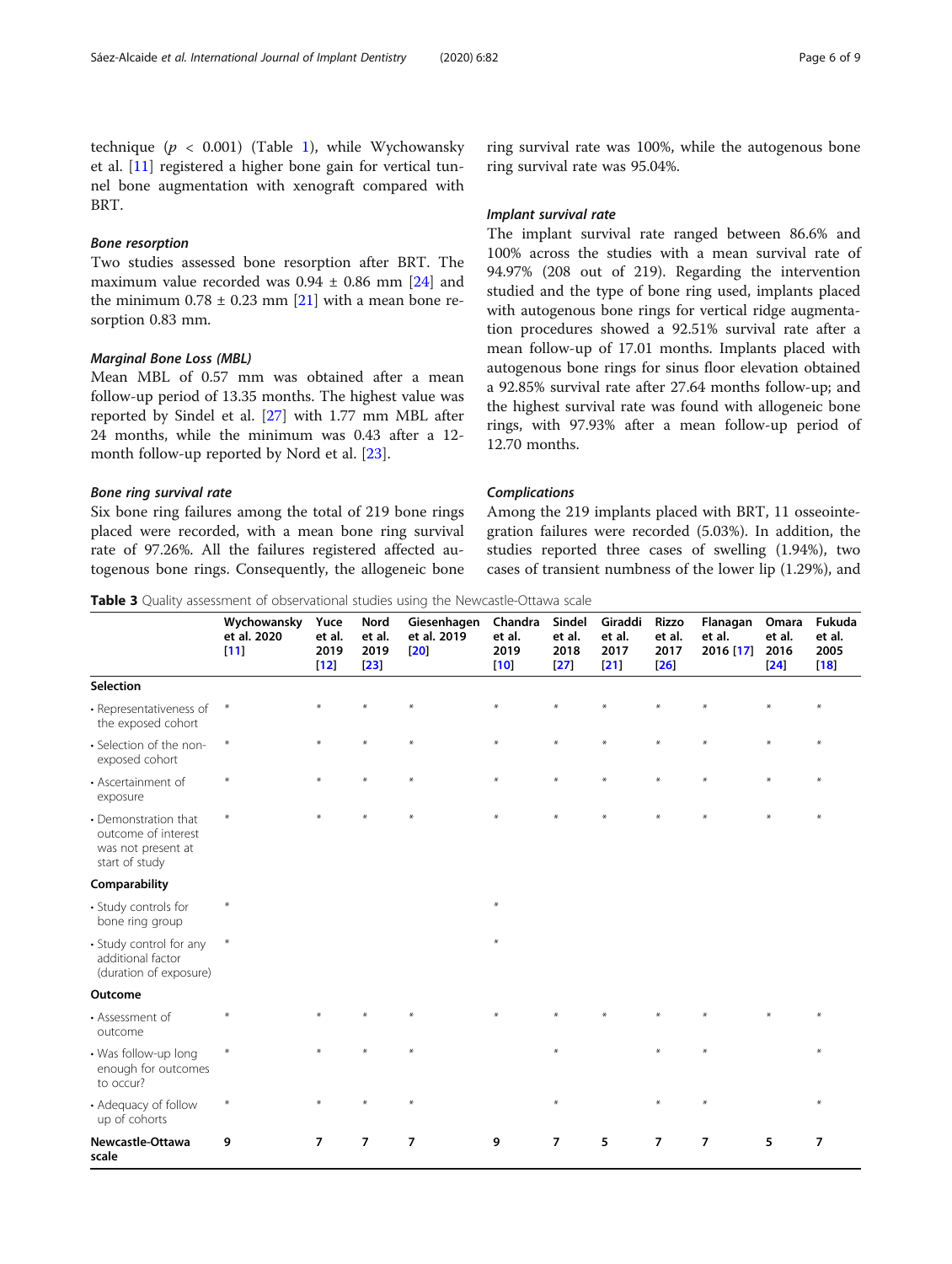one wound dehiscence (0.64%) among the patients treated with BRT.

#### Risk of bias (Tables [3](#page-5-0) and 4)

Based on the Newcastle-Ottawa scale [[14\]](#page-8-0) two studies showed good quality, six studies were classed as presenting fair quality while two studies [[21,](#page-8-0) [24](#page-8-0)] were rated as poor quality mainly due to their short follow-up periods. All the case reports included in this review showed a low risk of bias according to the Joanna Briggs Institute Critical Appraisal tool [\[16](#page-8-0)].

#### **Discussion**

This systematic review aimed to analyze the clinical efficacy of BRT for restoring vertical alveolar ridge defects with simultaneous dental implant placement in terms of bone gain, bone resorption, MBL, survival rates of bone rings and implants, and complications. To the best of the authors' knowledge, this is the first systematic review to evaluate the clinical outcomes of BRT.

A total of 186 patients treated with 266 dental implants were included in the review. Of the total 266 implants, 219 were placed with BRT. In 121 cases an autogenous bone ring was used, while the other 98 cases were performed using an allogeneic bone ring.

Unlike most of the techniques described for vertical ridge augmentation, the main clinical advantage of BRT is the possibility of a simultaneous approach, reconstructing a vertical alveolar ridge defect at the same time as implant placement, which reduces treatment time considerably. In addition, placing allogeneic bone rings can reduce or eliminate several complications related to autogenous bone block harvesting, such as the higher morbidity, the need for a donor site, neurosensorial

disturbances, and the limited amount of bone available, among others [\[30,](#page-8-0) [31\]](#page-8-0).

The most common complications observed after BRT were swelling (1.94%), transient numbness of the lower lip (1.29%), and wound dehiscence (0.64%). In any case, according to these findings, BRT showed a low rate of complications regardless of the type of bone ring used.

Nevertheless, BRT presents certain drawbacks: firstly, a minimum of 3–4 mm of apical native bone are required to stabilize the implant and the bone ring [\[32](#page-8-0)]; and secondly, most of the cases published describe single implants, and so there is a lack of evidence for the efficacy of BRT in large defects and multiple implant placement.

Regarding bone gain and subsequent resorption, a mean gain of 4.94 mm and mean bone resorption of 0.83 mm were observed. Consequently, a vertical bone gain of around 4 mm can be expected with BRT. Similar results have been described in a recent systematic review which evaluated the effectiveness of vertical ridge augmentation using various different techniques, which obtained a mean vertical bone gain of 4.16 mm [\[7](#page-7-0)].

According to Urban et al. [[7\]](#page-7-0), mean MBL of 1.01 can be expected around implants placed in augmented sites during the first year. The studies included in the present review showed a mean MBL of 0.57 mm after a mean follow-up of 13.35 months. So, based on the present findings, BRT would appear to undergo less resorption than other vertical GBR procedures.

The mean survival rate obtained in the present review was 97.26%; with 100% for allogeneic bone rings and 95.04% for autogenous bone rings. These outcomes are similar to other vertical ridge augmentation procedures [[7,](#page-7-0) [30,](#page-8-0) [33\]](#page-8-0).

Table 4 Quality assessment of case reports using the Joanna Briggs Institute Critical Appraisal tools

| Miller J.<br>2019 [22]                                  | Giesenhagen<br>et al. 2018 [19] | Tekin et al.<br>2011 [29] | Stevenes et al.<br>2010 [28] | Peñarrocha et al.<br>2005 [25] |
|---------------------------------------------------------|---------------------------------|---------------------------|------------------------------|--------------------------------|
| $^{+}$                                                  | $^{+}$                          | $+$                       | $^{+}$                       | $^{+}$                         |
| $^{+}$                                                  |                                 |                           |                              | $^{+}$                         |
| $+$                                                     | $^{+}$                          | $^{+}$                    | $+$                          | $^{+}$                         |
|                                                         | $+$                             |                           | $^{+}$                       | $^{+}$                         |
| Was the intervention or treatment procedure clearly $+$ | $^{+}$                          | $^{+}$                    | $^{+}$                       | $^{+}$                         |
| $^{+}$                                                  | $+$                             | $+$                       | $+$                          | $^{+}$                         |
| Were adverse events (harms) or unanticipated events $+$ | $+$                             | $^{+}$                    | $+$                          | $^{+}$                         |
|                                                         | $^{+}$                          | $^{+}$                    | $^{+}$                       | $^{+}$                         |
|                                                         |                                 |                           |                              |                                |

+ = yes, − = no, ? = unclear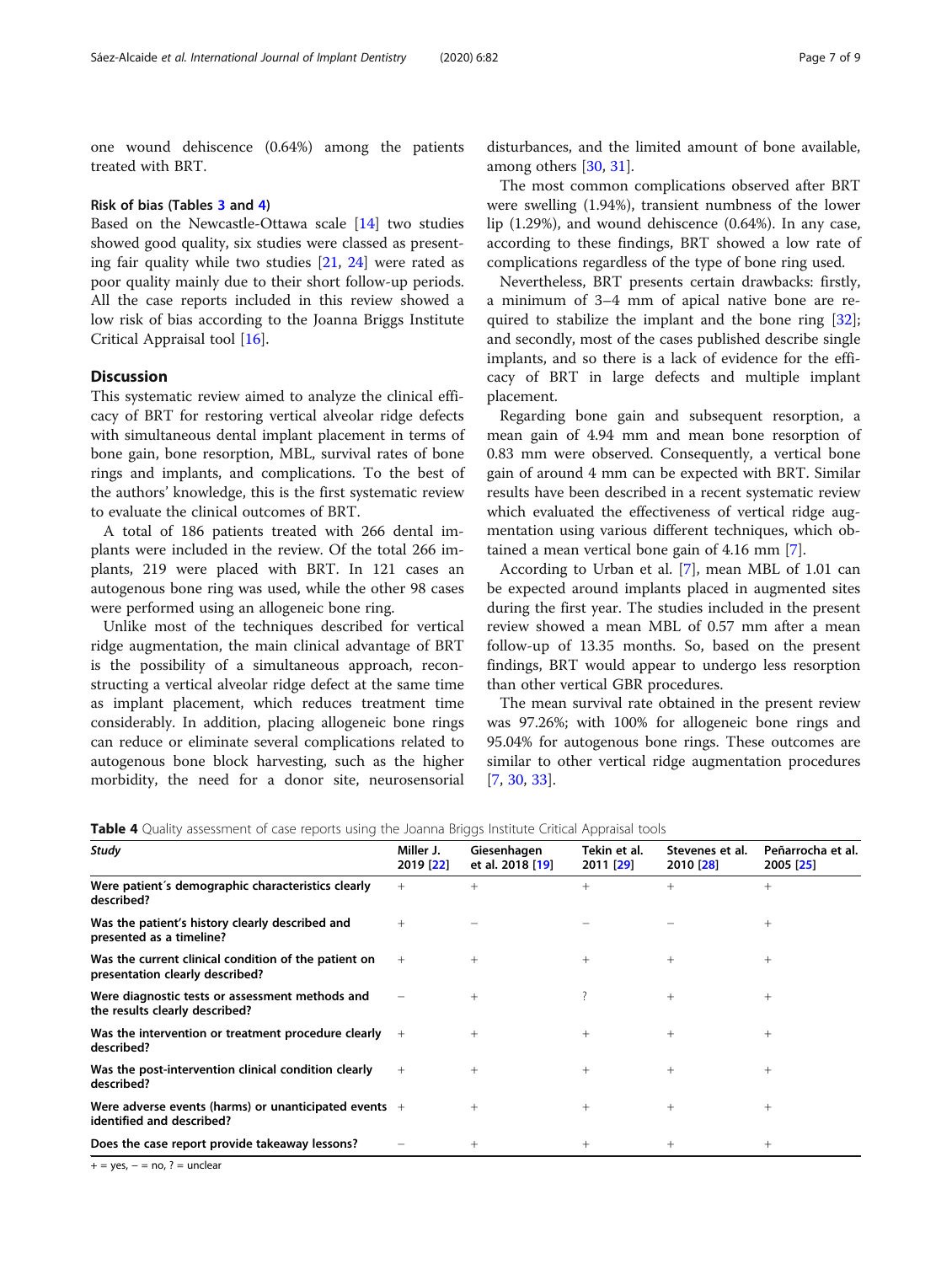<span id="page-7-0"></span>Of the 219 dental implants placed with BRT analyzed in the review, the survival rate of implants placed with BRT was 94.97% after a mean follow-up of  $17.17 \pm 11.65$ months. It should be noted that the highest values were found with allogeneic bone rings, with a 97.93% survival rate after a 12.70-month follow-up. These findings agree with previous systematic reviews analyzing implant survival rates after GBR and bone block grafting, which report survival rates of between 97% and 100% [5–7, [30\]](#page-8-0).

Regarding the surgical technique, the included studies presented a lack of homogeneity. Therefore, further investigation of many aspects of BRT are needed in order to establish a clear and validated protocol regarding the use of membranes or whether or not to perform the technique as a single stage or in a staged approach. In this sense, animal studies have demonstrated that the use of membranes in BRT does not appear to offer any clinical advantage [[34](#page-8-0), [35](#page-8-0)], and no clinical differences have been observed between simultaneous implant placement or a staged procedure [[36,](#page-8-0) [37\]](#page-8-0).

In spite of the promising results for survival rate, bone gain, MBL, and the rate of complications, no long-term RCTs have compared BRT with other vertical ridge augmentation procedures. Moreover, the studies included in this review presented a lack of homogeneity in the surgical protocols followed. Therefore, there is insufficient evidence to reach any firm conclusions about long-term predictability of BRT.

#### Conclusions

According to the findings of this systematic review, it may be concluded that BRT could be a valid option for restoring single vertical defects with dental implants in terms of bone gain, implant survival rates, and complications. BRT with simultaneous to dental implant insertion aims to shorten treatment time and reduce morbidity, especially when an allogeneic bone ring is used. However, further studies comparing BRT with other vertical ridge augmentation procedures with longer follow-up periods are needed in order to value the efficacy of BRT in different clinical scenarios.

#### Abbreviations

GBR: Guided bone regeneration; BRT: Bone ring technique; PRF: Platelet-rich fibrin; CBCT: Cone beam computed tomography; MBL: Marginal bone loss

#### Acknowledgements

Not applicable.

#### Authors' contributions

All authors read and approved the final manuscript.

#### Funding

The authors received no funding for this work.

#### Availability of data and materials

All the data generated in the course of this systematic review were included in the manuscript.

Ethics approval and consent to participate

Not applicable.

#### Consent for publication

Not applicable.

#### Competing interests

Luis Miguel Sáez-Alcaide, Jorge Cortés-Bretón Brinkmann, Luis Sánchez-Labrador, Fabián Pérez-González, Pedro Molinero-Mourelle and Juan López-Quiles declare that they have no competing interests.

#### Author details

<sup>1</sup>Department of Dental Clinical Specialties, Faculty of Dentistry, Complutense University of Madrid, Plaza Ramón y Cajal S/N, 28040 Madrid, Spain. <sup>2</sup> Department of Conservative Dentistry and Orofacial Prosthodontics, Faculty of Dentistry, Complutense University of Madrid, Madrid, Spain. <sup>3</sup>Department of Reconstructive Dentistry and Gerodontology, School of Dental Medicine, University of Bern, Bern, Switzerland.

#### Received: 18 August 2020 Accepted: 20 November 2020 Published online: 12 December 2020

#### References

- 1. Araújo MG, da Silva JCC, de Mendonça AF, Lindhe J. Ridge alterations following grafting of fresh extraction sockets in man. A randomized clinical trial. Clin Oral Implants Res. 2015;26:407–12.
- 2. Araújo MG, Lindhe J. Dimensional ridge alterations following tooth extraction. An experimental study in the dog. J Clin Periodontol. 2005;32: 212–8.
- 3. Lang NP, Zitzmann NU, Working Group 3 of the VIII European Workshop on Periodontology. Clinical research in implant dentistry: evaluation of implantsupported restorations, aesthetic and patient-reported outcomes. J Clin Periodontol. 2012;39:133–8.
- 4. Clementini M, Tiravia L, De Risi V, Vittorini Orgeas G, Mannocci A, de Sanctis M. Dimensional changes after immediate implant placement with or without simultaneous regenerative procedures: A systematic review and meta-analysis. J Clin Periodontol. 2015;42:666–77.
- 5. Sanz-Sánchez I, Ortiz-Vigón A, Sanz-Martín I, Figuero E, Sanz M. Effectiveness of lateral bone augmentation on the alveolar crest dimension: a systematic review and meta-analysis. J Dent Res. 2015;94:128–42.
- 6. Elnayef B, Porta C, Suárez-López Del Amo F, Mordini L, Gargallo-Albiol J, Hernández-Alfaro F. The fate of lateral ridge augmentation: a systematic review and meta-analysis. Int J Oral Maxillofac Implants. 2018;33:622–35.
- 7. Urban IA, Montero E, Monje A, Sanz-Sánchez I. Effectiveness of vertical ridge augmentation interventions: A systematic review and meta-analysis. J Clin Periodontol. 2019;46:319–39.
- 8. Clementini M, Morlupi A, Agrestini C, Barlattani A. Immediate versus delayed positioning of dental implants in guided bone regeneration or onlay graft regenerated areas: a systematic review. Int J Oral Maxillofac Surg. 2013;42: 643–50.
- 9. Benlidayi ME, Tatli U, Salimov F, Tukel HC, Yuksel O. Comparison of autogenous and allograft bone rings in surgically created vertical bone defects around implants in a sheep model. Clin Oral Implants Res. 2018;29: 1155–62.
- 10. Chandra RV, Shivateja K, Reddy AA. Autogenous bone ring transplant vs autologous growth factor-enriched bone graft matrix in extraction sockets with deficient buccal bone: a comparative clinical study. Int J Oral Maxillofac Implants. 2019;34:1424–33.
- 11. Wychowansky P, Wolinski J, Morawiec T, Kownacki P, Starzynska A, Kosieradzki M, Fiedor P. Preliminary clinical data and the comparison of the safety and efficacy of autogenous bone grafts versus xenograft implantations in vertical bone deficiencies before dental implant installation. Trans Proceed. 2020. Article in press; [https://doi.org/10.1016/j.transproceed.](https://doi.org/10.1016/j.transproceed.2020.02.099) [2020.02.099.](https://doi.org/10.1016/j.transproceed.2020.02.099)
- 12. Yuce MO, Adali E, Turk G, Isik G, Gunbay T. Three-dimensional bone grafting in dental implantology using autogenous bone ring transplant: clinical outcomes of a one-stage technique. Niger J Clin Pract. 2019;22:977–81.
- 13. Moher D, Liberati A, Tetzlaff J, Altman DG. Preferred reporting items for systematic reviews and meta-analyses: The PRISMA statement. Int J Surg. 2010;8:336–41.